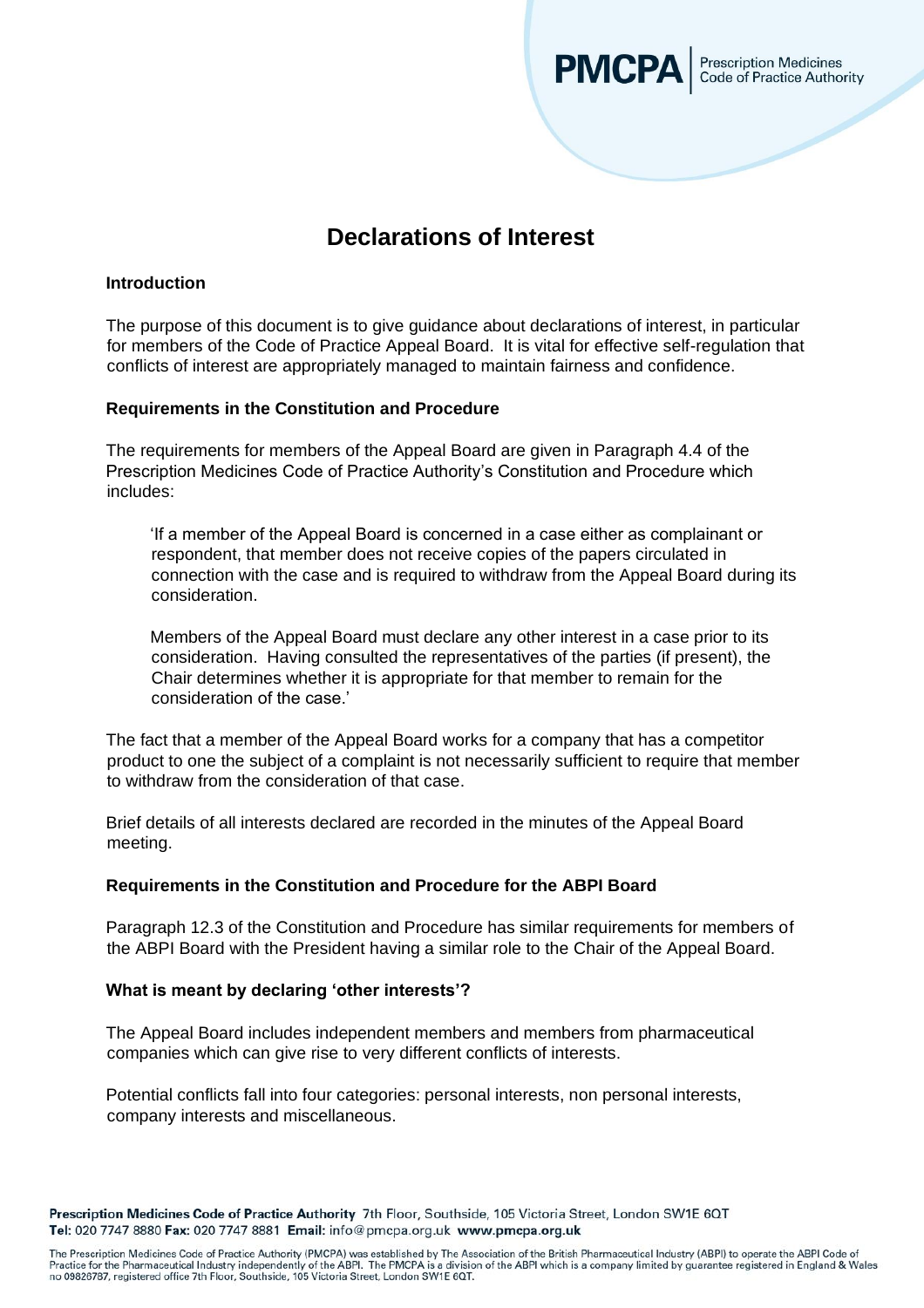#### **Personal interests**

Personal interests involve a payment to a member personally. For example:

consultancy payment within last 12 months; fee paid work within last 12 months; any meaningful shareholding in a company.

## **Non personal interests**

Non personal interests involve payment to an organisation or department for which the member is responsible or has some link with but which is not received by the member personally. For example, support from a pharmaceutical company within the last 12 months by means of:

a grant, including a charitable grant sponsorship of a post commission for research work commission for advice current applications for support.

### **Company interests**

Company interests involve the activities of the member's current or previous employer. For example:

competitor licensed products or products for which a licence application in the UK has been submitted and is in the public domain

relevant UK co-marketing or co-promotion agreements

the company has made a similar complaint to the respondent

the member may have specialist knowledge of the product beyond that in the public domain

the member has been commercially involved with the product within the last 12 months

if a member had previously worked for a company involved in an appeal.

#### **Miscellaneous interests**

Miscellaneous interests do not fit into any of the above three categories. For example:

the member knows the complainant (if other than a pharmaceutical company) the member was present when the activity in question took place.

#### **Process for declaring interests**

Parties appearing before the Appeal Board are provided before the meeting with a list of members and, in the case of industry members, the pharmaceutical companies for which they currently work.

Members are only required to give details of the nature of their interests if they wish the Chair to consider whether they can take part in the consideration of the matter. Members who do